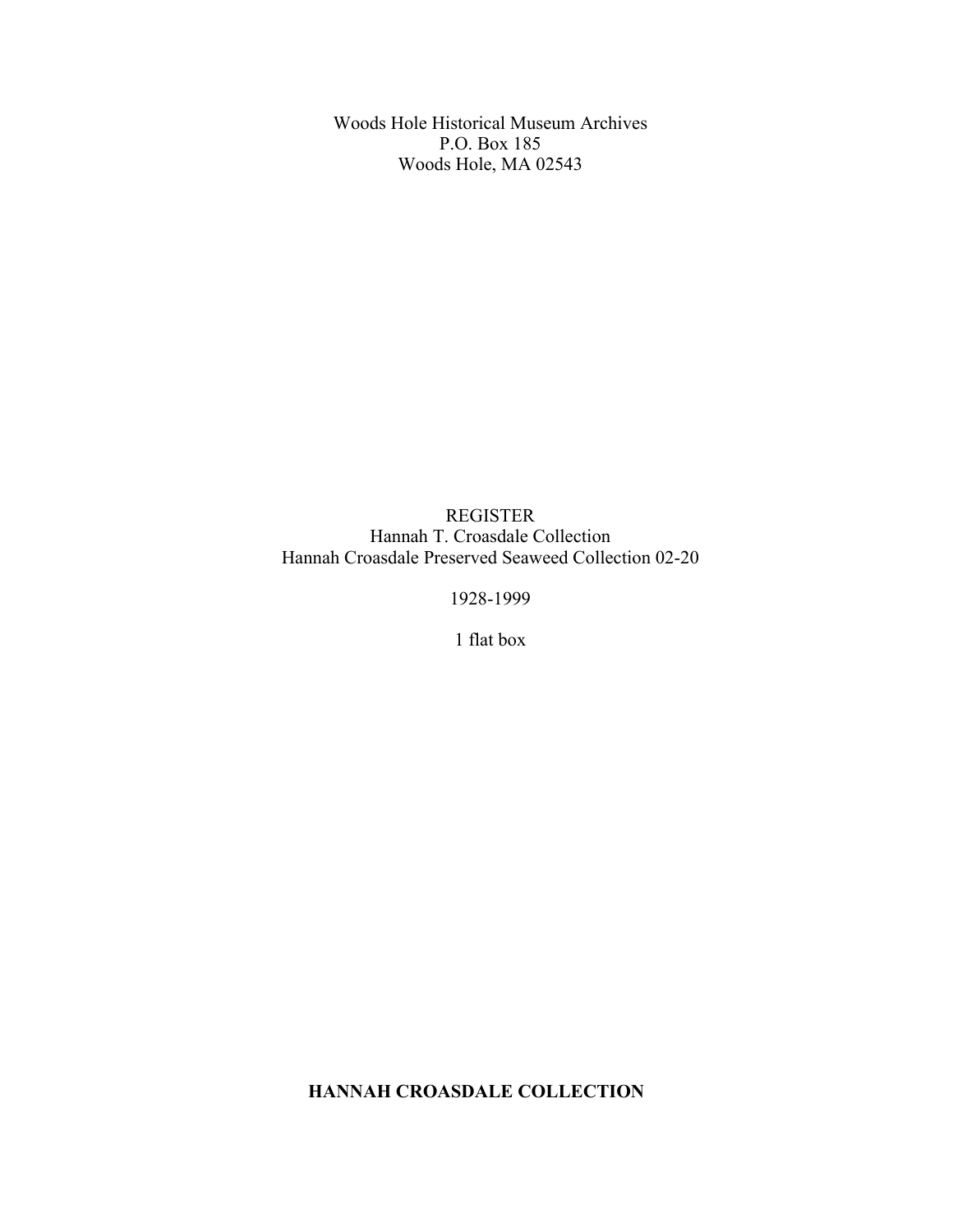## **HISTORY AND BIOGRAPHY**

Hannah Thompson Croasdale was born in 1903 in Tredyffrin Township, Pennsylvania, daughter of John P. and Mary G. Croasdale. She graduated Phi Beta Kappa from the University of Pennsylvania in 1928 and also received master's and doctoral degrees there in 1931 and 1935 respectively.

She wrote her thesis on the freshwater algae of Woods Hole and received a Sigma Xi prize for this. She spent many years involved with the Woods Hole scientific community. She was a translator of scientific Latin and an illustrator for botany textbooks.

In 1935 she joined the staff at Dartmouth Medical School and later became a technical assistant in the zoology department. She spent her entire career at Dartmouth, becoming an assistant professor in 1959, full professor in 1968 and retired as professor emeritus in 1971. However she continued teaching for another 7 years and doing research for a further 20 years.

She specialized in phycology, the study of freshwater and marine algae. She was known as an authority on arctic plant life.

Hannah bought a home on Glendon Road in Woods Hole in 1963. She moved to Florida year-round in 1994. She died in Santa Rosa Beach, Florida, August 10, 1999.

Source: Falmouth *Enterprise*, Obituary, August 13, 1999.

## **SCOPE**

Some of the items in the collection had been placed with MBL material before being boxed on their own. The first items received were two photo albums in 1987: a large one with Hannah Croasdale's scrapbook and photos, and a small one labeled Gladys Bulmer, 1928 – late 1930s. The small one was sent to "Marge" (?) by Hannah herself, from Dartmouth ("no one wants it, as far as I know. Laura (now dead) gave it to me."

A second collection was received in 2002. It contains 3 groups of preserved seaweeds belonging to Hannah Croasdale.

There is also an old Xerox copy of Hannah Croasdale's publication: The Fresh Water Algae Of Woods Hole by Hannah T. Croasdale, PhD. Philadelphia, 1935.

## **HANNAH T. CROASDALE COLLECTION**

1. Hannah T. Croasdale: Material about